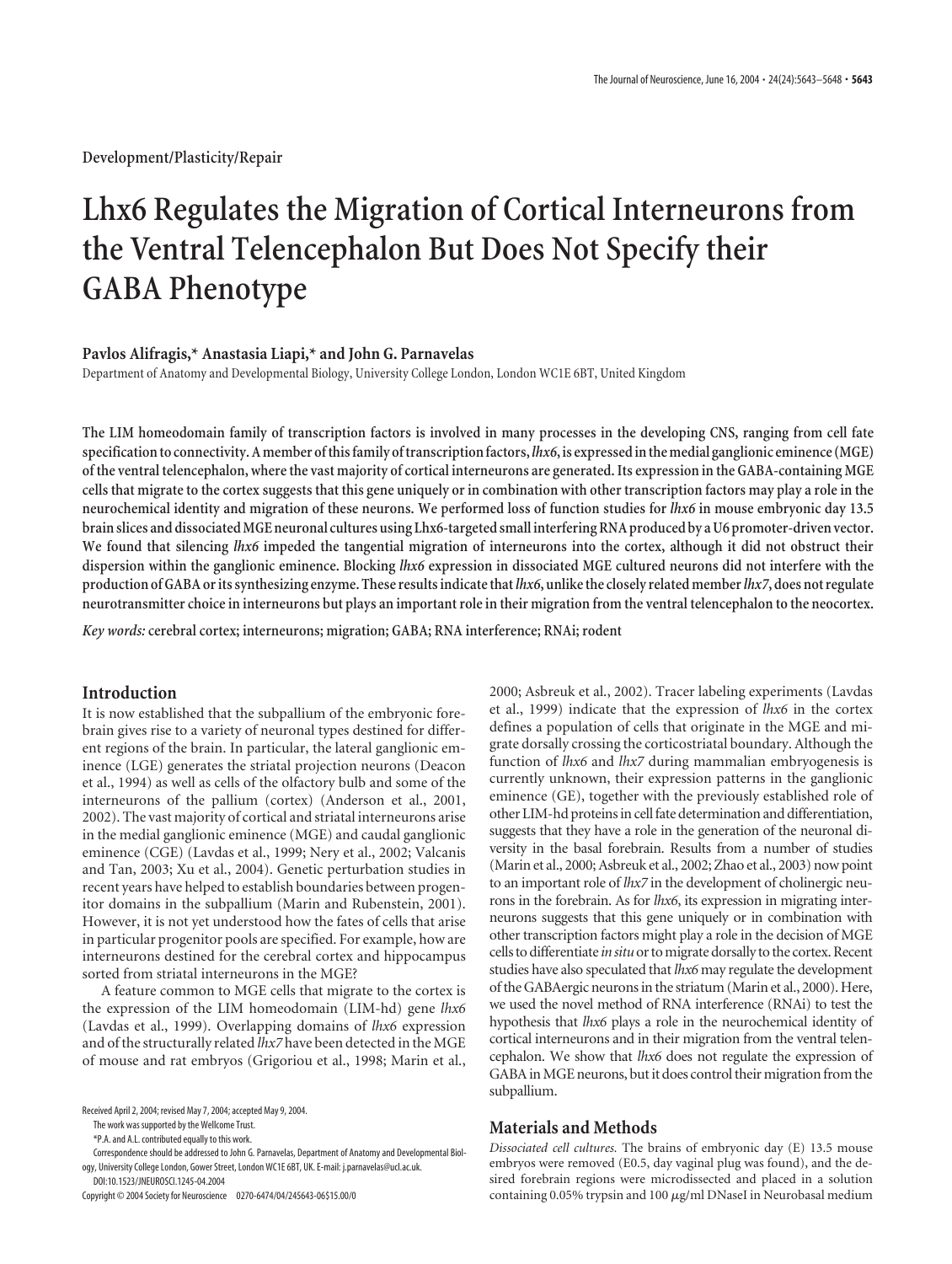(Invitrogen, Paisley, UK). After 15 min incubation (at 5% CO<sub>2</sub>, 37°C), they were washed in Neurobasal medium with 10% fetal bovine serum and dissociated with a fire-polished Pasteur pipette. The resulting suspension was centrifuged at 3000 rpm for 3 min. The cell pellet was resuspended in medium containing Neurobasal medium, 2 mm L-glutamine, penicillin/streptomycin, and 1:50 dilution of B-27 (Invitrogen). A total of  $2 \times 10^4$  cells were plated onto each 13 mm diameter glass coverslip, according to the instructions of the manufacturer (Invitrogen).

*Construction of vectors.* We used a vector-based RNAi approach to intracellularly produce a short hairpin double stranded RNA (dsRNA) from a DNA template under the RNA polymerase III promoter. Annealed oligonucleotides were cloned into the *Hinc*II-*Nco*I sites of the pTZ-U6 - 1 vector (a kind gift from Dr. John Rossi, City of Hope, Duarte, CA). Our construct, pTZ-U6-Lhx6, was designed to target the *lhx6* mRNA at position 173–192 from the sequences published by Kimura et al. (1999). This sequence is devoid of secondary structures, is outside of the conserved LIM or homeobox domains, and gives a specific hit only for *lhx6* in the GenBank database. The oligonucleotides (Sigma Genosys, London, UK) were annealed at a concentration of 10  $\mu$ M in 10 mm Tris HCl, pH 7.5, 50 mm NaCl, 1 mm EDTA at 95°C for 1 min. The solution was then cooled to 70°C followed by slow cooling to 4°C for 2.5 hr. The sequences of the oligonucleotides were as follows (underlined letters denote hairpin loop):

Sense AGACGCAGAGGCCTTGGTTCAAGAGACCAAGGCCTCT-GCGTCTGACTTTTTC and antisense CATGGAAAAAGTCAGACG-CAGAGGCCTTGGTCTCTTGAACCAAGGCCTCT GCGTCT.

As a control, we used the empty  $pTZ-U6 + 1$  vector or a small interfering RNA (siRNA)-producing vector on the basis of the same *lhx6* sequence but containing a few base mutations (shown below in underlined bold lowercase letters; deletions are denoted by empty parentheses). The identity of both constructs was verified by sequencing.

Sense AGACGC**c**AGAGGCCTTGGTTCAAGAGACCAAGG**a**( )CT**g**-TGCGTCTGACTTTTTC and antisense CATGGAAAAAGTCAGACG-CA**c**AG( )**t**CCTTGGTCTCTTGAACCAAGGCCTCT **g**GCGTCT.

Two groups of investigators (Grigoriou et al., 1998; Kimura et al., 1999) have cloned *lhx6* independently, and although the reported sequences were similar, there were several differences at the 5' and 3' ends of the coding region. To choose the correct target sequence for our dsRNA construct, we cloned *lhx6* from an E13.5 brain cDNA library. Our sequencing data agreed with the sequence published by Kimura et al. (1999) (95% identity at the nucleotide level).

*Transfections.* Dissociated MGE cells were transfected at 2 d postplating, because this time was found to render the best transfection efficiency (10 –20% on average). The transfection was performed using Lipofectamine 2000 according to the guidelines of the manufacturer (Invitrogen). For each coverslip, 3  $\mu$ l of Lipofectamine 2000 and 1  $\mu$ g of DNA were used. To visualize the transfected cells, the experimental constructs were cotransfected with pEGFP-N1 vector (BD Biosciences, Palo Alto, CA; vector referred to as pEGFP) in a ratio 5:1. The cultures were processed for immunohistochemistry on day 4 postplating.

*Immunohistochemistry.* The immunohistochemistry procedure was performed as described previously (Lavdas et al., 1999). The primary antibodies used were anti-Lhx6 (rabbit polyclonal, 1:2000; a kind gift from Dr. V. Pachnis, National Institute for Medical Research, London, UK), anti-GAD 65/67 (rabbit polyclonal, 1:250; Affiniti Research Products, Exeter, UK), anti-calbindin (rabbit polyclonal, 1:10,000; Swant, Bellinzona, Switzerland), anti-GABA (rabbit polyclonal, 1:1000; Sigma), and anti-MAP2 (mouse monoclonal, 1:500; Sigma). The anti-rabbit or anti-mouse FITC or rhodamine-conjugated secondary antibodies (Molecular Probes, Eugene, OR) were used at a dilution of 1:500. The confocal microscope images were reconstructed using MetaMorph imaging software (Universal Imaging Corporation, West Chester, PA).

*Electroporation of brain slices.* Slices were prepared from E13.5 mouse embryos as described previously (Lavdas et al., 1999). Medial coronal slices were mounted onto nitrocellulose filters (0.45  $\mu$ m; Millipore, London, UK) and were subsequently incubated with  $5 \mu$ g of DNA for 1 min. To focally electroporate the GE, a vertically oriented platinum wire electrode (negative pole) was positioned over the GE while a horizontal electrode was positioned underneath the nitrocellulose filter (positive

pole). The electrodes were connected to a dual-pulse isolated stimulator (Intracel, Herts, UK). The following electroporation conditions were used: 100 Hz, 50 V, 5 msec width of pulse, three to five pulses. Slices were then transferred in defined culture medium containing DMEM:F12 (Sigma), 5% heat-inactivated fetal bovine serum,  $1 \times N-2$ , 100  $\mu$ M L-glutamine, 2.4 gm/l D-glucose (Sigma), and 5 U/ml penicillin and 5 mg/ml streptomycin in a humidified 5%  $CO<sub>2</sub>$  incubator at 37°C. All materials were purchased from Invitrogen, unless otherwise stated. Labeled slices were fixed with 4% paraformaldehyde in 0.1 M phosphate buffer, pH 7.4, at room temperature for 2 hr, mounted onto glass slides, and examined with a confocal microscope (Leica, Nussloch, Germany). The images were reconstructed using MetaMorph imaging software.

#### **Results**

#### *Lhx6* **plays a role in the tangential migration of cortical interneurons**

Previous studies reported *lhx6* expression in the subventricular and submantle zones of the MGE and in tangentially arranged corridors of cells in the marginal, intermediate, and subventricular zones of the cortex (Grigoriou et al., 1998; Lavdas et al., 1999). These *lhx6*-expressing cells were shown to be tangentially migrating cortical interneurons that had arisen in the MGE (Lavdas et al., 1999). Based on these observations, we sought to investigate the role of *lhx6* in interneuron migration by studying the loss of *lhx6* function in MGE neurons using RNA interference. We chose to silence *lhx6* in MGE neurons by focally electroporating brain slices with a U6 promoter-driven vector producing doublestranded siRNA, because this method provides the advantage of genetic manipulation in a controlled spatiotemporal manner.

To visualize transfection and to demonstrate that our hairpin siRNA could efficiently hinder *lhx6* expression, we cotransfected the siRNA construct or control vectors (empty or mutated siRNA vector) with a pEGFP vector (5:1 molar ratio to ensure that all green fluorescent protein (GFP)-expressing cells had been cotransfected with the siRNA plasmid) in cells dissociated from the MGE of E13.5 mouse brains. The cells were fixed 32–72 hr posttransfection and immunostained for Lhx6. Dissociated MGE cells cotransfected with the control vector showed a number of GFP-expressing cells also positive for Lhx6 (Fig. 1*A*,*B*). This finding confirmed that the transfection procedure and the backbone vectors did not interfere with the expression of Lhx6. Dissociated MGE cells cotransfected with the siRNA and the pEGFP vectors showed no GFP-expressing cells positive for Lhx6 (Fig. 1*C*,*D*), indicating that the siRNA efficiently disrupted the expression of *lhx6*. Transfection with siRNA did not affect cell viability as indicated by 4',6'-diamidino-2-phenylindole (DAPI) staining (Fig. 1*E*,*F*). We confirmed that the siRNA vector conferred loss of *lhx6* function in preparations analyzed 32–72 hr posttransfection. Although recent reports (Omi et al., 2004) have indicated that siRNA can have a long-lasting effect in mammalian cell cultures, we performed our analysis 2–3 d post-transfection for best visualization of transiently transfected cells by means of GFP expression.

Before delivering the siRNA construct in brain slices by electroporation, we first examined the kinetics of electroporated neurons. We used a set-up similar to the one described by Marin et al. (2001) to electroporate pEGFP alone or together with a control vector to the GE of E13.5 brain slices and analyzed the migratory behavior of neurons after 24, 48, and 72 hr (Fig. 2*A*–*C*). The electroporated cells displayed the typical bipolar morphology of tangentially migrating neurons. We observed that 24 hr posttransfection the first GFP-positive neurons had already reached the lateral cortex. At 48 hr, electroporated cells had migrated further, and by 72 hr, many cells were found in the dorsomedial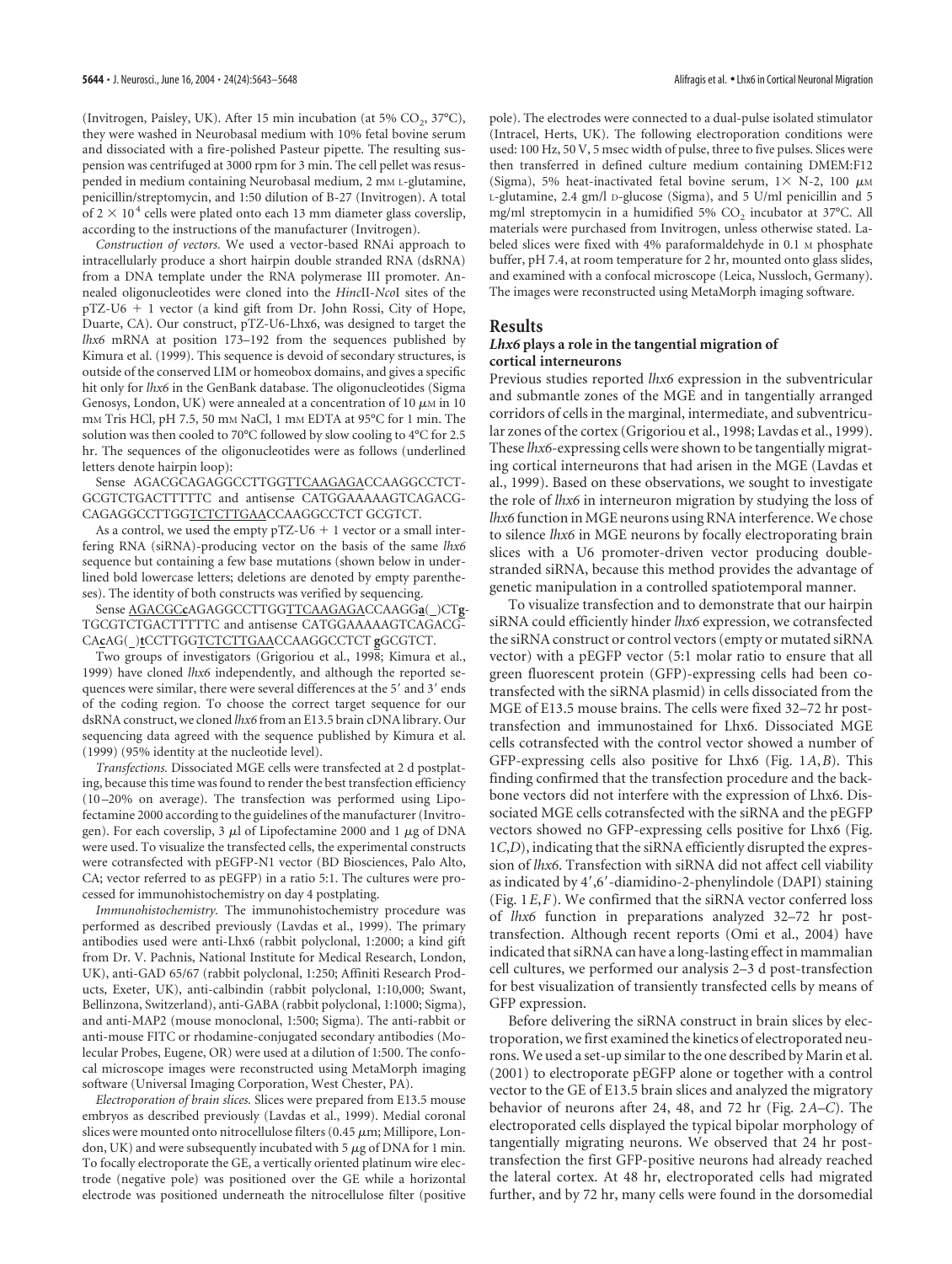

**Figure 1.** RNAi effectively blocks the expression of *lhx6*in GE neurons. *A*–*D*, Dissociated MGE cells taken from E13 mice were transfected with pEGFP and control vector ( *A*, *B*) or pEGFP and the siRNA vector (*C*,*D*) and immunostained for Lhx6 (red). A high proportion of MGE cells transfected with pEGFP/control vector were also positive for Lhx6 (A, B, arrows). Dissociated MGE cells transfected with pEGFP/siRNA vector did not exhibit Lhx6 immunoreactivity, indicating that the production of RNAi in these cells inhibited *lhx6* expression ( $n = 5$  experiments). *E*, *F*, siRNA transfection did not affect cell viability as shown with DAPI nuclear staining (arrows). Scale bars, 50  $\mu$ m.



**Figure 2.** Electroporation of *lhx6*silencing constructs in E13.5 mouse brain slices. *A*–*C*, The GE was electroporated with control vector/pEGFP, and tangential migration was visualized after 24 hr ( *A*), 48 hr ( *B*), and 72 hr (*C*). More GFP cells were found in the cortex with time. Electroporation of siRNA vector/pEGFP resulted in labeled neurons dispersing within the GE but not entering the cortex ( $D$ ). Sometimes, neurons (arrow) would accumulate at the corticostriatal boundary. Scale bars, 200  $\mu$ m. *E*, Graph depicts quantification of cell migration from the GE electroporated with control vector (31  $\pm$  4.7 cells within the cortex) and siRNA vector  $(4 \pm 1.5$  cells at corticostriatal boundary; Student's *t* test;  $p < 0.0001$ ).

cortex, indicating that electroporated cells advanced into the cortex through time. Confocal image analysis showed that electroporation was not superficial, because many cells had been transfected deeply into the tissue (200–250  $\mu$ m in a 300  $\mu$ m slice). Furthermore, although transfection by electroporation delivered a construct only to a group of cells at any one time and not to

successive cohorts of cells (as is the case with fluorescent dye labeling), the efficiency of transfection achieved was successful enough to provide a sufficient number of cells to be monitored (Fig. 2*E*, control).

Having established that our siRNA vector hindered *lhx6* expression efficiently and that electroporation did not inhibit tangential migration of transfected cells, we combined the two methods to examine whether *lhx6* is involved in the migration of neurons from the MGE to the cortex. Focal electroporation of the siRNA and the pEGFP vectors (surplus 5:1 molar ratio) in brain slices resulted in neurons dispersing from the site of electroporation comparable with control experiment (empty or mutated siRNA vector), suggesting that the motility of neurons electroporated with the siRNA vector was not affected (Fig. 2*D*). However, no GFP-labeled neurons were detected in the cortex 48–72 hr post-transfection ( $n = 30$  brain slices). On a few occasions, a few GFP-labeled cells had accumulated at the corticostriatal boundary  $(4 \pm 1.5 \text{ cells})$  (Fig. 2*D*, arrow, *E*) but, contrary to the tangentially migrating neurons, they did not display the typical bipolar morphology of actively migrating cells. The failure of tangentially migrating neurons to enter the cortex suggests that *lhx6* is necessary for those neurons to migrate past the corticostriatal notch.

# *Lhx6* **does not regulate the GABAergic phenotype**

Early in forebrain development, the MGE is nearly the sole contributor of GABAcontaining interneurons to the rodent cortex (Anderson et al., 2001, 2002). The majority of these migrating interneurons express Lhx6 (93.3  $\pm$  6.7% of dye-labeled MGE cells in the cortex express Lhx6 at E13.5), suggesting that this gene might regulate their GABAergic phenotype. Double immunostaining experiments for Lhx6 and GABA in dissociated E13.5 cortical cultures showed that only a proportion of GABAergic neurons contain Lhx6 and vice versa (65.2  $\pm$  2.2% of Lhx6 cells express GABA and 72  $\pm$  2.4% of GABA cells express Lhx6) (Fig. 3*A*–*C*), suggesting that *lhx6* is not associated with the expression of the neurotransmitter in these neurons. To exclude the possibility that Lhx6

cells in the cortex are glia precursors, we performed double immunolabeling analysis of Lhx6-expressing cells with MAP2, a marker of differentiated neurons, in dissociated cortical cultures. We found that 95.3  $\pm$  4.7% of Lhx6 cells express MAP2, confirming their neuronal identity (Fig. 3*A*,*D*,*E*). Similar experiments performed to assess colocalization of Lhx6 with GABA in subpal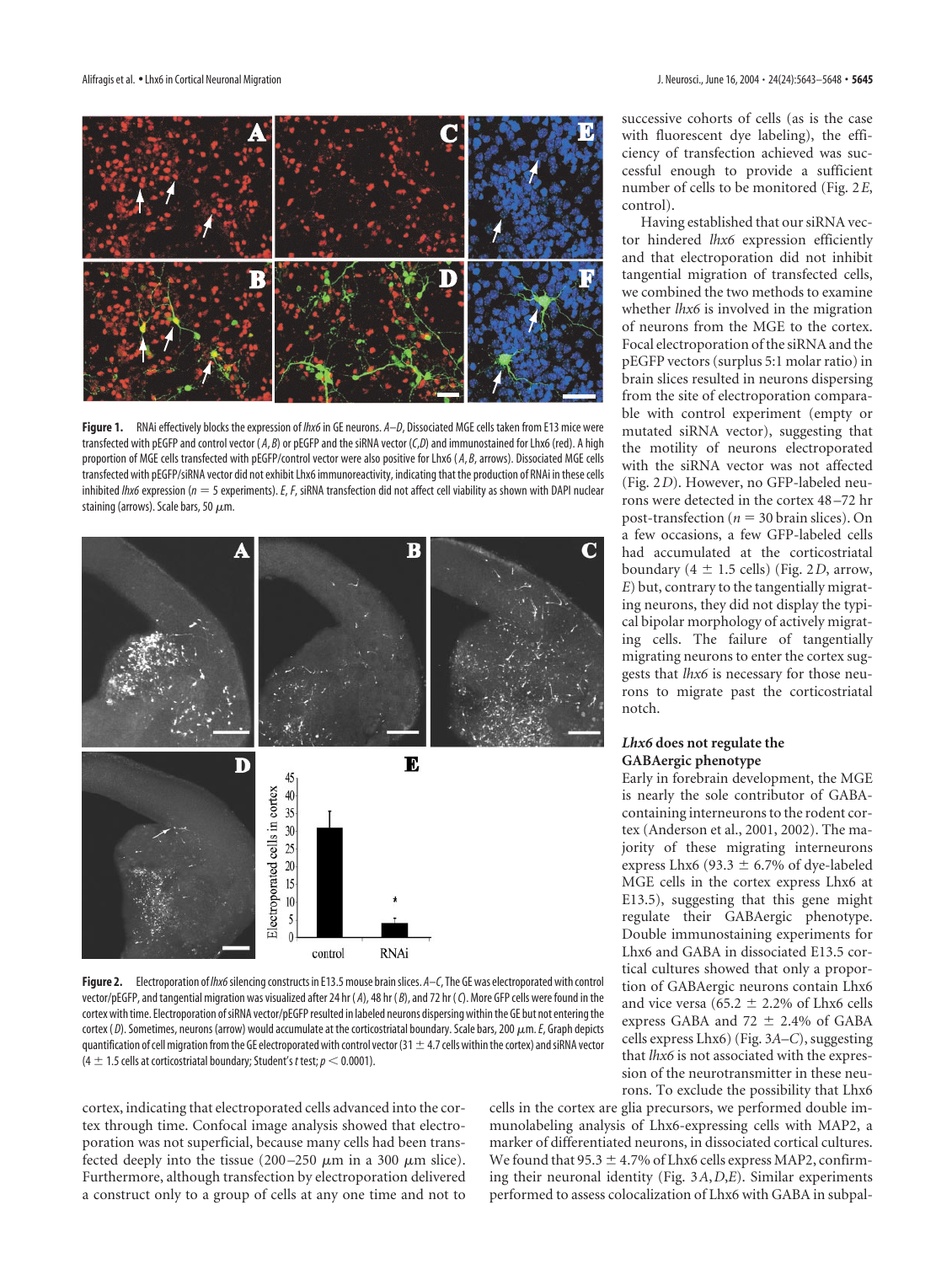**MGE** 

A

%co-localisation





**Figure 3.** Expression of Lhx6 in dissociated cultures from mouse E13.5 brain. *A*, The graph depicts percentage colocalization of Lhx6 with various markers in dissociated cultures (*n* 3 litters). *B*,*C*, Lhx6 (*B*, red) colocalizes with GABA (*C*, green) in some cells in dissociated cortical cultures (arrows). GABA cells that do not colocalize with Lhx6 and many Lhx6 cells that do not express GABA are also observed (arrowheads). *D*,*E*, Lhx6 (*D*, red) in cortical dissociated cultures colocalizes (arrows) with MAP2 (*E*, green). *F*, *G*, Lhx6 (red) colocalizes with GABA in MGE cell cultures (arrows), but there are also GABA cells that do not express Lhx6 and vice versa (arrowheads). Scale bar, 50  $\mu$ m.

lial neurons also showed that this gene is not closely associated with GABA expression (49  $\pm$  3.6% of GABA cells express Lhx6 and 25.7  $\pm$  3.5% of Lhx6 cells express GABA in dissociated cultures from mouse E13.5 MGE) (Fig. 3*A*,*F*,*G*).

To investigate whether Lhx6 can regulate the GABAergic phenotype, we transfected our siRNA vector and examined the expression of GABA and GAD65/67 in dissociated cell cultures prepared from E13.5 mouse MGE (32–72 hr post-transfection). The



**Figure 4.** lhx6 silencing in dissociated cultures from mouse E13.5 brain. Dissociated MGE cultures were transfected with *lhx6-*directed siRNA-producing vector and pEGFP. *A*–*D*, Silencing of *lhx6*did not affect expression of GABA ( *A*, *B*, red) or GAD65/67 (*C*,*D*, red), because several siRNA-transfected cells (B, D, green) were positive for these markers (arrows). Scale bars, 50  $\mu$ m. *n* = 3 litters.

results were normalized against the control in every experiment to eliminate variability in transfection efficiency. We found that loss of *lhx6* function did not affect the expression of the neurotransmitter or its synthesizing enzyme in MGE neurons (Fig. 4*A*–*D*) (GABA, -3.8 ± 11.4%; GAD65/67, 1.3 ± 9.3% different from control). Similarly, silencing *lhx6* in MGE cultures did not affect calbindin expression (the colocalization of siRNA transfected neurons with calbindin was  $2.1 \pm 8\%$  different from control). These observations confirmed the results of the doubleimmunostaining studies described above, which showed that the GABAergic phenotype of MGE and cortical neurons is independent of *lhx6*. In addition, our results indicate that the siRNA vector interfered specifically with the expression of Lhx6, leaving other developmental pathways such as the expression of GAD and GABA intact.

# **Discussion**

## **The role of** *lhx6* **in tangential migration of cortical interneurons**

Experimental evidence points to an important role of LIM-hd proteins in many developmental processes in the nervous system ranging from cell lineage and phenotype determination to axonal guidance and patterning (for review, see Hobert and Westphal, 2000). The present study focused on the role of one such transcription factor, *lhx6*, in the migration and phenotype specification of cortical interneurons by performing loss of gene function experiments with the aid of double-stranded siRNA.

The method of dsRNA as a tool for silencing target genes was initially developed and used in *C. elegans* and later in *D. melanogaster* (Hannon, 2002). Its use in mammalian systems was initially limited, because the presence of long dsRNA triggers general transcription shutdown and subsequent cell death (for review, see Kumar and Carmichael, 1998). This problem has been overcome with the use of siRNAs that are either chemically synthesized and introduced into cells exogenously (Elbashir et al.,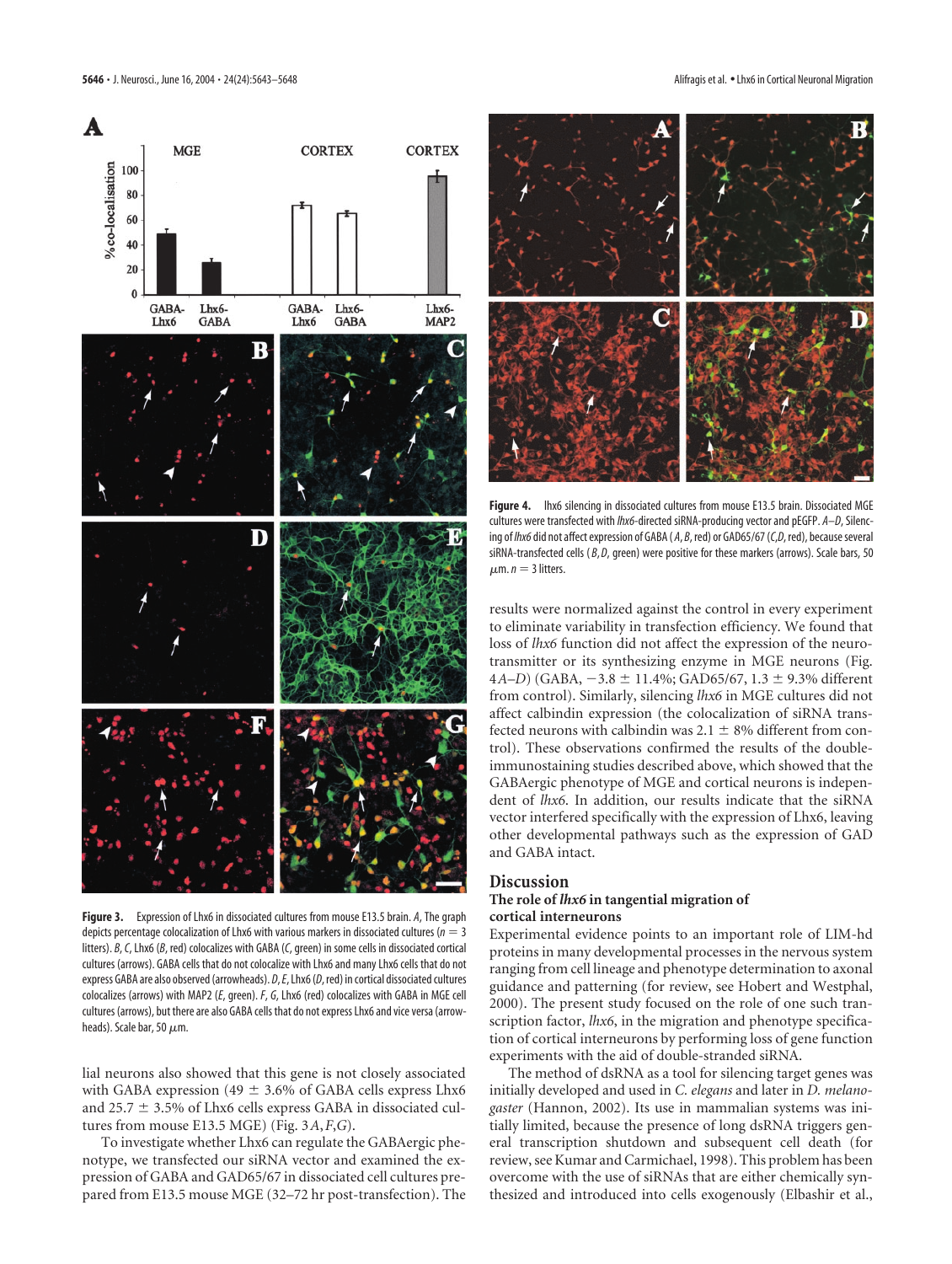2001) or produced intracellularly by DNA templates (Lee et al., 2002). The main limitation in using the former siRNAs has been their short half-life within the cell. The development of DNA vectors that produce siRNA has made it possible to silence a gene for an extended period of time (Brummelkamp et al., 2002). Here, we used such a vector to produce a short hairpin dsRNA in focally electroporated brain slices after confirming that the construct hampers Lhx6 expression effectively in dissociated MGE neurons. Silencing *lhx6* in brain slices resulted in cells dispersing normally within the GE but not migrating into the cortex, indicating that *lhx6* is necessary for the migration of cortical interneurons from the MGE.

The restricted expression of *lhx6* in the MGE suggests that this transcription factor does not account for the migration of all subpallial neurons destined for the cortex. In the later stages of development, the LGE, which is primarily devoid of *lhx6*, provides a significant number of tangentially migrating neurons to the cortex (Anderson et al., 2001). Moreover, in *Nkx2.1* mutants, where the MGE is respecified to LGE and *lhx6* expression is lost (Sussel et al., 1999; Marin et al., 2000; Nery et al., 2002), cells from the expanded LGE still migrate to the cortex. Together, these findings suggest that *lhx6* does not account for the migration of all subpallial neurons destined for the cortex, and that other transcription factors may be required to provide neurons of the GE with the necessary instructions to migrate toward the cortex. Furthermore, *lhx6* might not solely regulate the migration of MGEderived cortical interneurons. It is possible that a rich combinatorial code of LIM-hd proteins, similar to the one described in the spinal cord (for review, see Shirasaki and Pfaff, 2002), also exists during forebrain development (i.e., *lhx6* might form functionally diverse protein complexes with other proteins, including transcription factors of the same family). Likely binding partners include *lhx1*, *2*, *5*, and *7*, which occupy regions of the dorsal and ventral telencephalon where *lhx6* is also found (Shawlot and Behringer, 1995; Porter et al., 1997; Zhao et al., 1999; Monuki et al., 2001; Asbreuk et al., 2002). It is possible that *lhx6* functions in synergy with these or other factors as part of a protein complex that, if disrupted, tangential migration is arrested.

### *Lhx6* **does not specify the GABAergic phenotype of interneurons**

It has been suggested that the expression of *lhx6* and *lhx7* in the ventral telencephalon defines distinct cell types in this region of the developing brain (Marin et al., 2000). Recent genetic evidence supports an important role for *lhx7* in the development of cholinergic neurons in the basal forebrain (Asbreuk et al., 2002; Zhao et al., 2003). The expression of *lhx6* in complementary subpallial regions and in migrating cortical interneurons has prompted speculation that it may be involved in the specification of their GABAergic phenotype. Other LIM-hd transcription factors have been implicated in neurotransmitter choice (e.g., the *C. elegans lim-6* has been found to regulate GAD expression and to control the morphology of GABAergic neurons) (Hobert et al., 1999).

The observation that there is no extensive colocalization of GABA with Lhx6 in dissociated cortical and MGE cultures suggests that *lhx6* does not regulate the expression of GABA in these neurons, although a role for this gene in the specification of distinct subsets of GABAergic neurons cannot be excluded. Our *lhx6*-silencing experiments confirmed that the expression of GABA and its synthesizing enzyme GAD65/67 as well as calbindin are not controlled by this transcription factor. Furthermore, in *DLX1/2* mutants, where there is almost complete loss of GAD65 cells (Anderson et al., 1997a,b), a number of *lhx6*- positive cells survive (Marin et al., 2000). These observations, in conjunction with the fact that GABAergic projection neurons and interneurons arise not only from the MGE but also other subpallial regions, clearly show that *lhx6* is not directly associated with the GABAergic phenotype.

In summary, the results presented here show that *lhx6* does not specify the GABAergic phenotype of cortical interneurons, but it regulates their migration from the subpallium.

## **References**

- Anderson SA, Eisenstat DD, Shi L, Rubenstein JL (1997a) Interneuron migration from basal forebrain to neocortex: dependence on Dlx genes. Science 278:474–476.
- Anderson SA, Qiu M, Bulfone A, Eisenstat DD, Meneses J, Pedersen R, Rubenstein JL (1997b) Mutations of the homeobox genes Dlx-1 and Dlx-2 disrupt the striatal subventricular zone and differentiation of late born striatal neurons. Neuron 19:27–37.
- Anderson SA, Marin O, Horn C, Jennings K, Rubenstein JL (2001) Distinct cortical migrations from the medial and lateral ganglionic eminences. Development 128:353–363.
- Anderson SA, Kaznowski CE, Horn C, Rubenstein JL, McConnell SK (2002) Distinct origins of neocortical projection neurons and interneurons *in vivo*. Cereb Cortex 12:702–709.
- Asbreuk CH, van Schaick HS, Cox JJ, Kromkamp M, Smidt MP, Burbach JP (2002) The homeobox genes Lhx7 and Gbx1 are expressed in the basal forebrain cholinergic system. Neuroscience 109:287–298.
- Brummelkamp TR, Bernards R, Agami R (2002) A system for stable expression of short interfering RNAs in mammalian cells. Science 296:550 –553.
- Deacon TW, Pakzaban P, Isacson O (1994) The lateral ganglionic eminence is the origin of cells committed to striatal phenotypes: neural transplantation and developmental evidence. Brain Res 668:211–219.
- Elbashir SM, Harborth J, Lendeckel W, Yalcin A, Weber K, Tuschl T (2001) Duplexes of 21-nucleotide RNAs mediate RNA interference in cultured mammalian cells. Nature 411:494–498.
- Grigoriou M, Tucker AS, Sharpe PT, Pachnis V (1998) Expression and regulation of Lhx6 and Lhx7, a novel subfamily of LIM homeodomain encoding genes, suggests a role in mammalian head development. Development 125:2063–2074.
- Hannon GJ (2002) RNA interference. Nature 418:244–251.
- Hobert O, Westphal H (2000) Functions of LIM-homeobox genes. Trends Genet 16:75–83.
- Hobert O, Tessmar K, Ruvkun G (1999) The Caenorhabditis elegans lim-6 LIM homeobox gene regulates neurite outgrowth and function of particular GABAergic neurons. Development 126:1547–1562.
- Kimura N, Ueno M, Nakashima K, Taga T (1999) A brain region-specific gene product Lhx6.1 interacts with Ldb1 through tandem LIM-domains. J Biochem (Tokyo) 126:180–187.
- Kumar M, Carmichael GG (1998) Antisense RNA: function and fate of duplex RNA in cells of higher eukaryotes. Microbiol Mol Biol Rev 62:1415–1434.
- Lavdas AA, Grigoriou M, Pachnis V, Parnavelas JG (1999) The medial ganglionic eminence gives rise to a population of early neurons in the developing cerebral cortex. J Neurosci 19:7881–7888.
- Lee NS, Dohjima T, Bauer G, Li H, Li MJ, Ehsani A, Salvaterra P, Rossi J (2002) Expression of small interfering RNAs targeted against HIV-1 rev transcripts in human cells. Nat Biotechnol 20:500–505.
- Marin O, Rubenstein JL (2001) A long, remarkable journey: tangential migration in the telencephalon. Nat Rev Neurosci 2:780–790.
- Marin O, Anderson SA, Rubenstein JL (2000) Origin and molecular specification of striatal interneurons. J Neurosci 20:6063–6076.
- Marin O, Yaron A, Bagri A, Tessier-Lavigne M, Rubenstein JL (2001) Sorting of striatal and cortical interneurons regulated by semaphorinneuropilin interactions. Science 293:872–875.
- Monuki ES, Porter FD, Walsh CA (2001) Patterning of the dorsal telencephalon and cerebral cortex by a roof plate-Lhx2 pathway. Neuron 32:591–604.